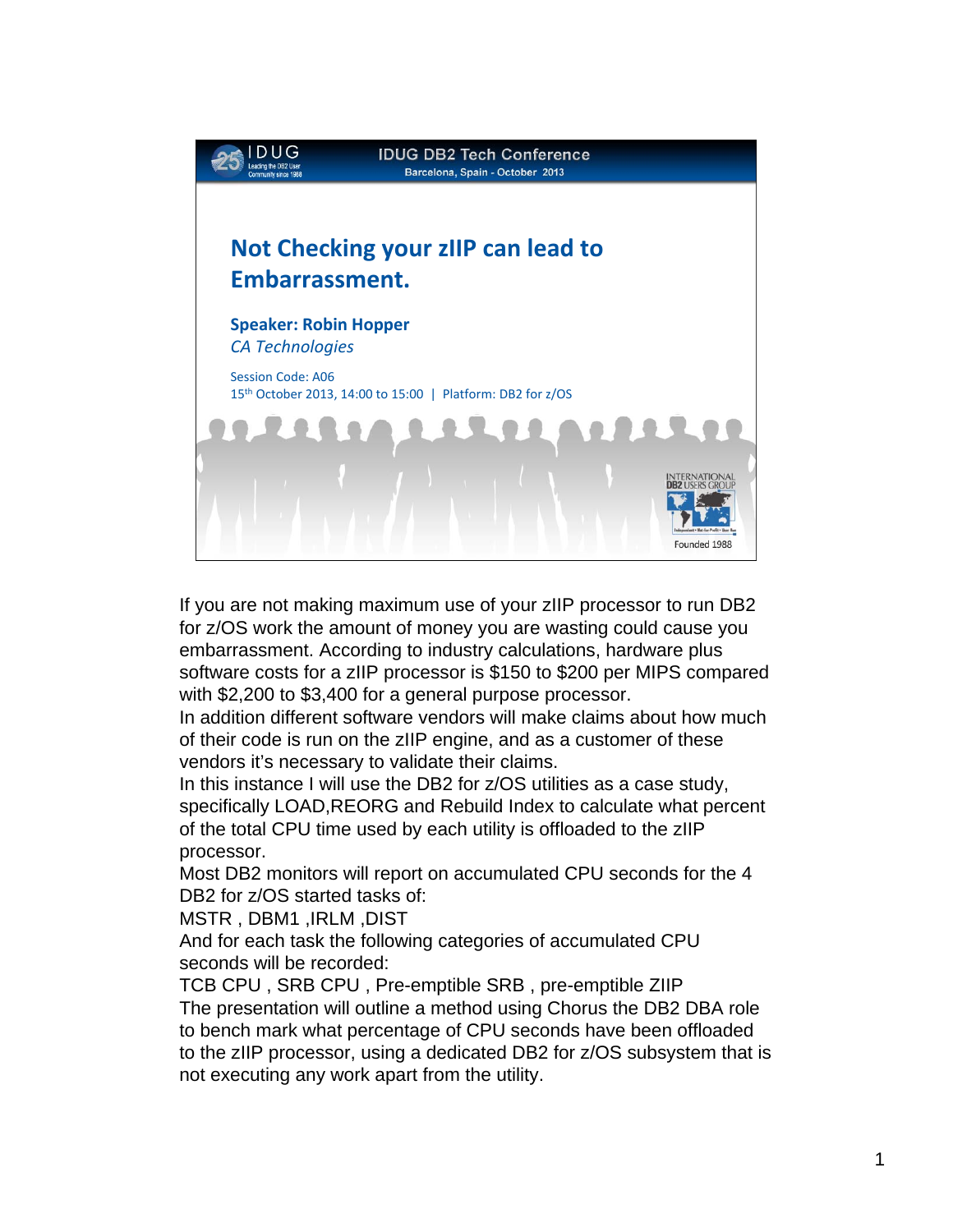

First to provide some estimation of the costs savings that can be achieved by moving DB2 for z/OS workloads to the zIIP processor. Next to simply explain Task Control Blocks, Service Request Blocks and work load manager, because a basic understanding of these concepts is required to understand how work is allocated to run on the zIIP processor. We had a specific issue to measure how much work IBM DB2 for z/OS utilities is offloaded to the zIIP. Initial findings indicated relative low amount of work offloaded around 5 or 6%. Did not ring true so we needed to dig deeper to find out hopefully the complete picture of zIIP use. Will give some back ground about Chorus and the DB2 for z/OS DBA role and how this product helped us to solve these 2 problems. Finally some general information about zIIP use and DB2 workloads that are eligible to run on the zIIP.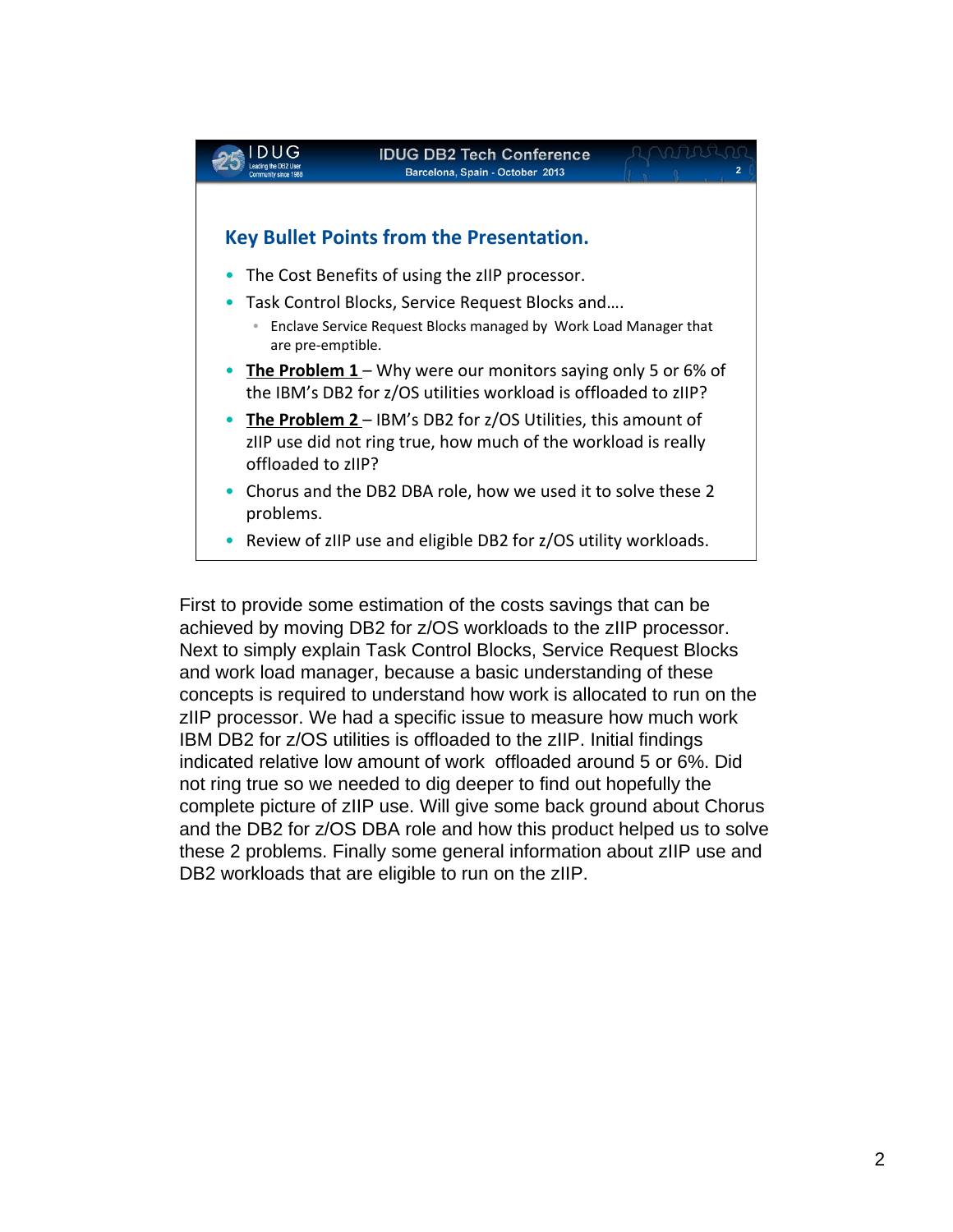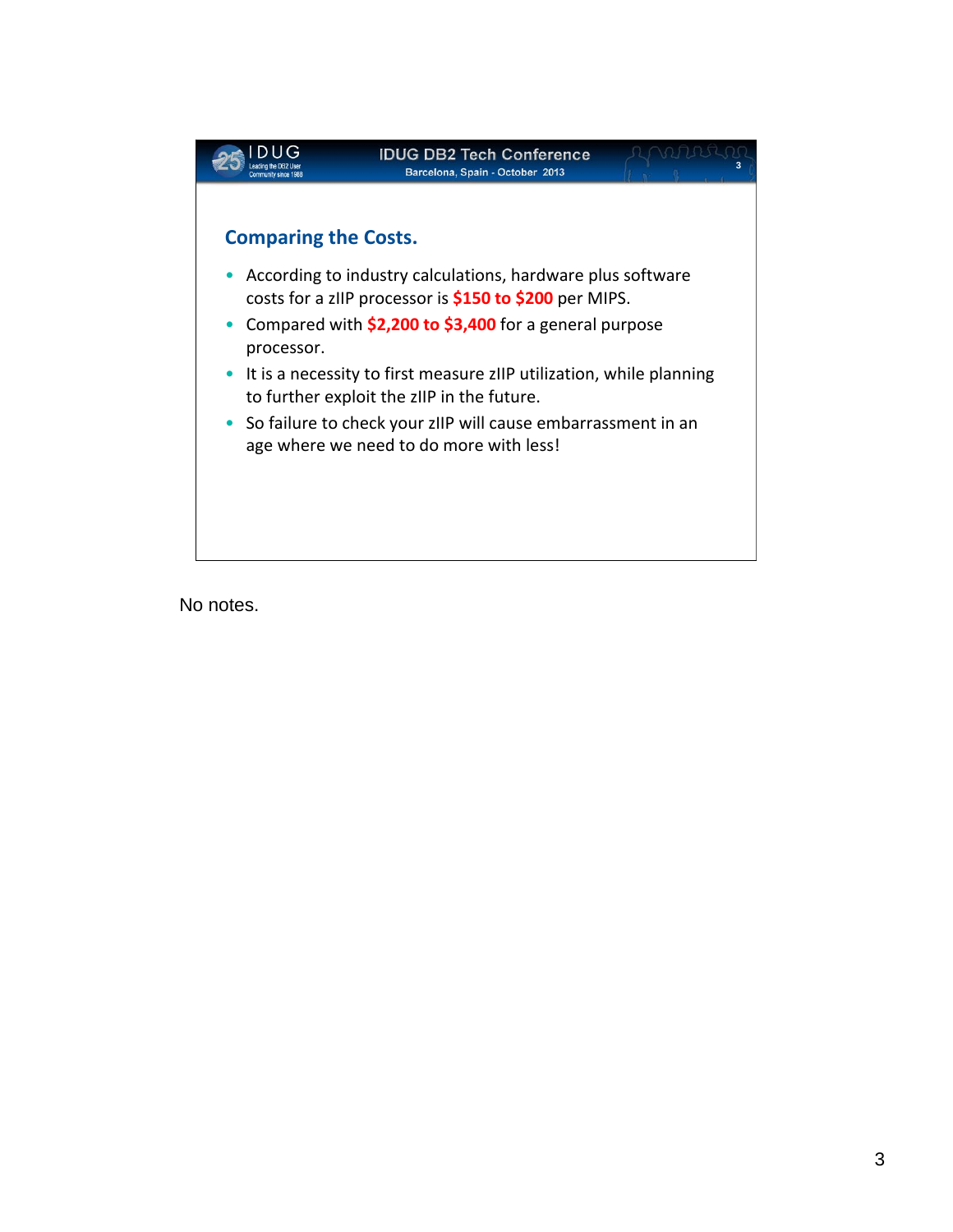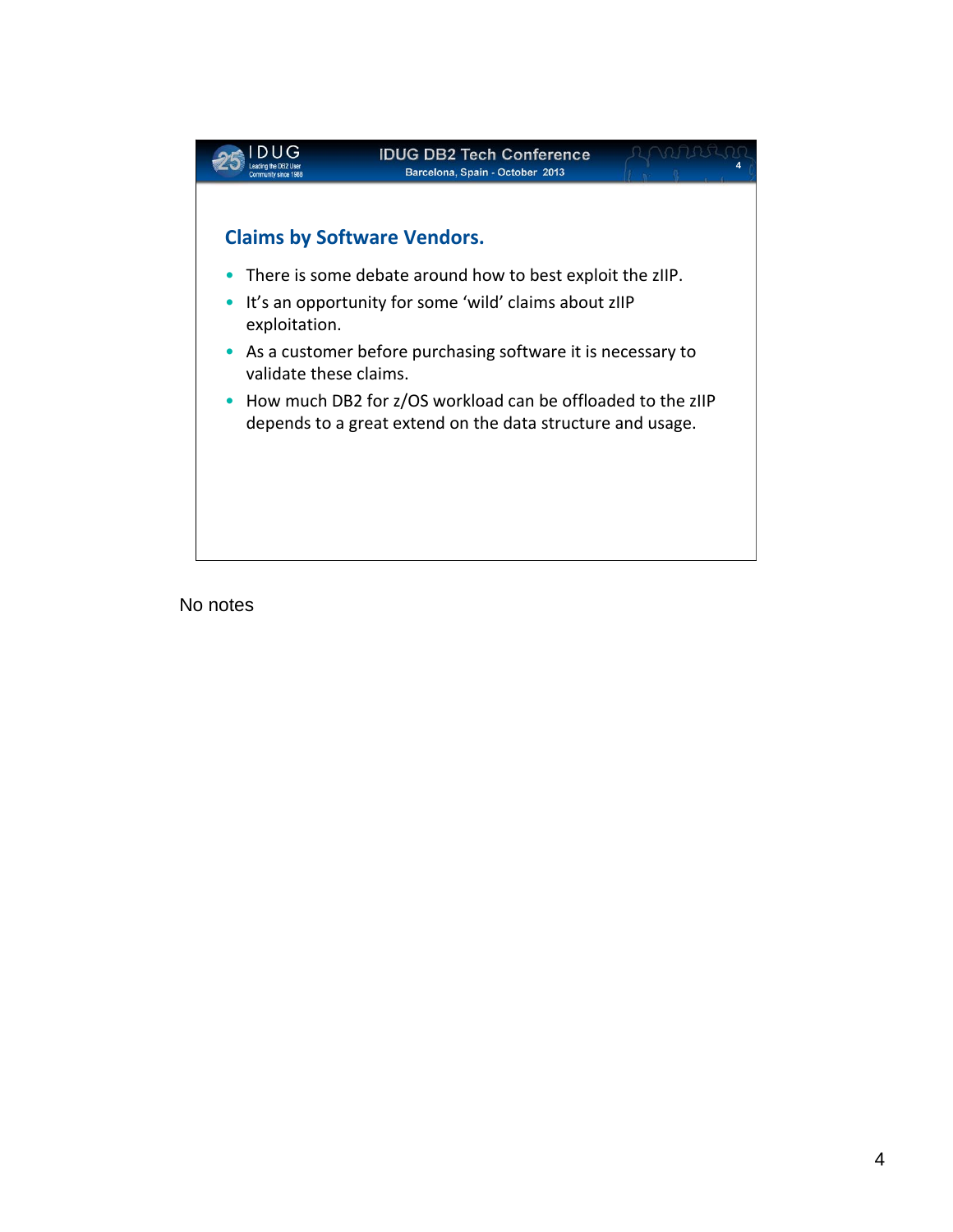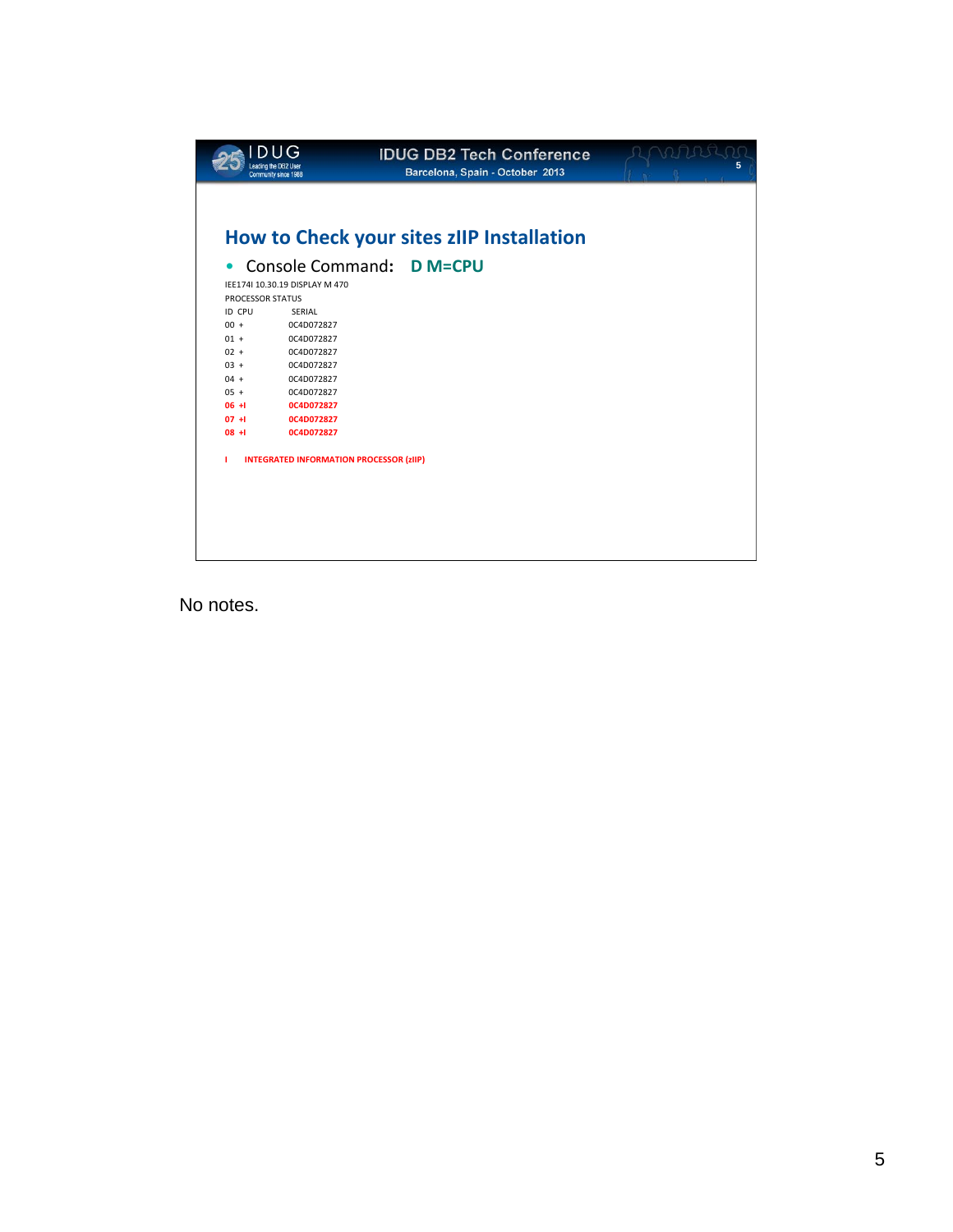

In effect the TCB is doing the 'real' work of the application its processing data according to the application design. The z/OS system needs to manage a complex work load and part of this process involves interrupting or pre-empting the task.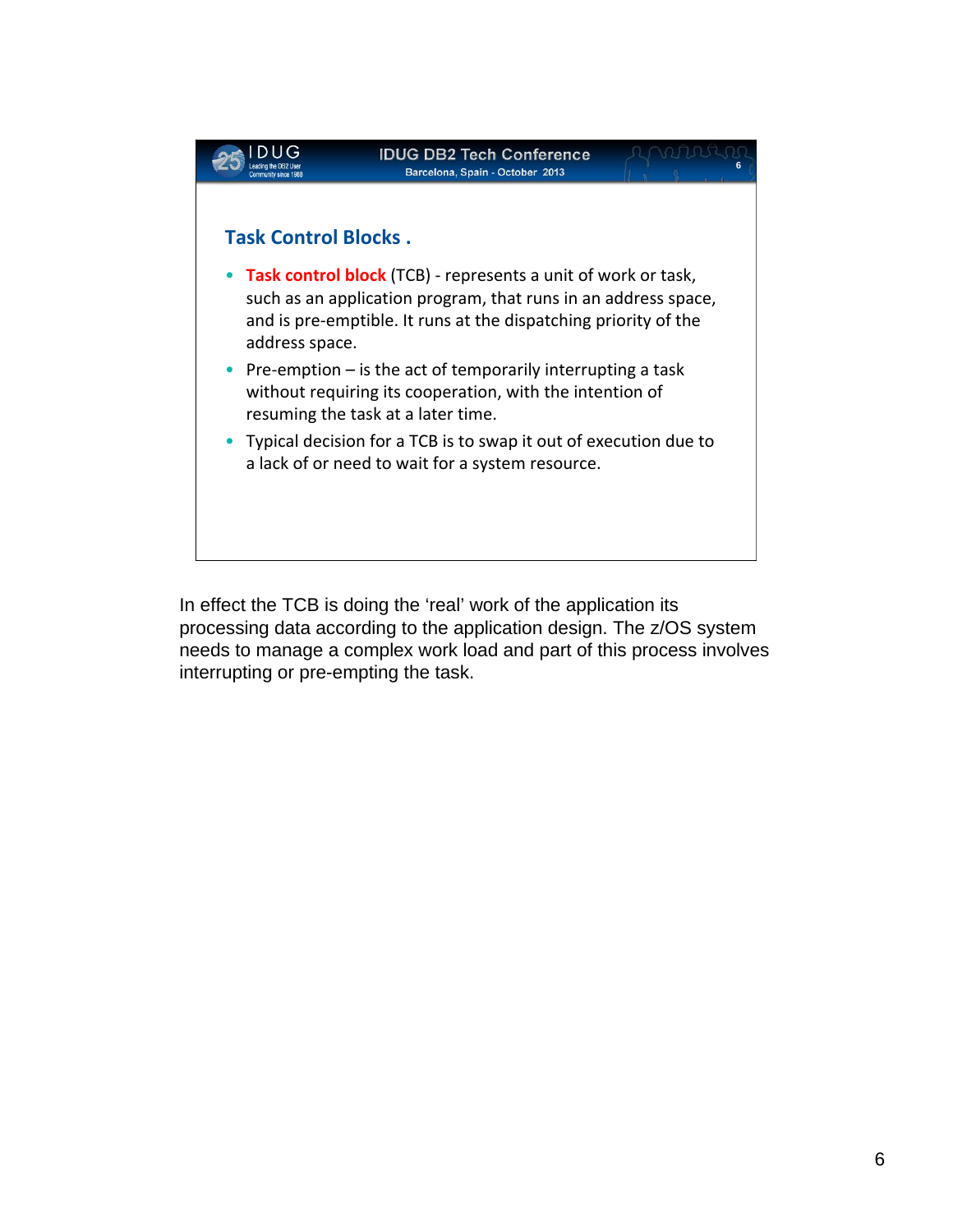

However the TCB cannot run in isolation, it needs to talk to the other parts of the z/OS system. When a TCB needs information from say another address space it will send a Service Request Block or SRB. Before zIIPs and work load manager came along the SRB could not be pre-empted it was simply a service request so it got executed at a relatively high priority.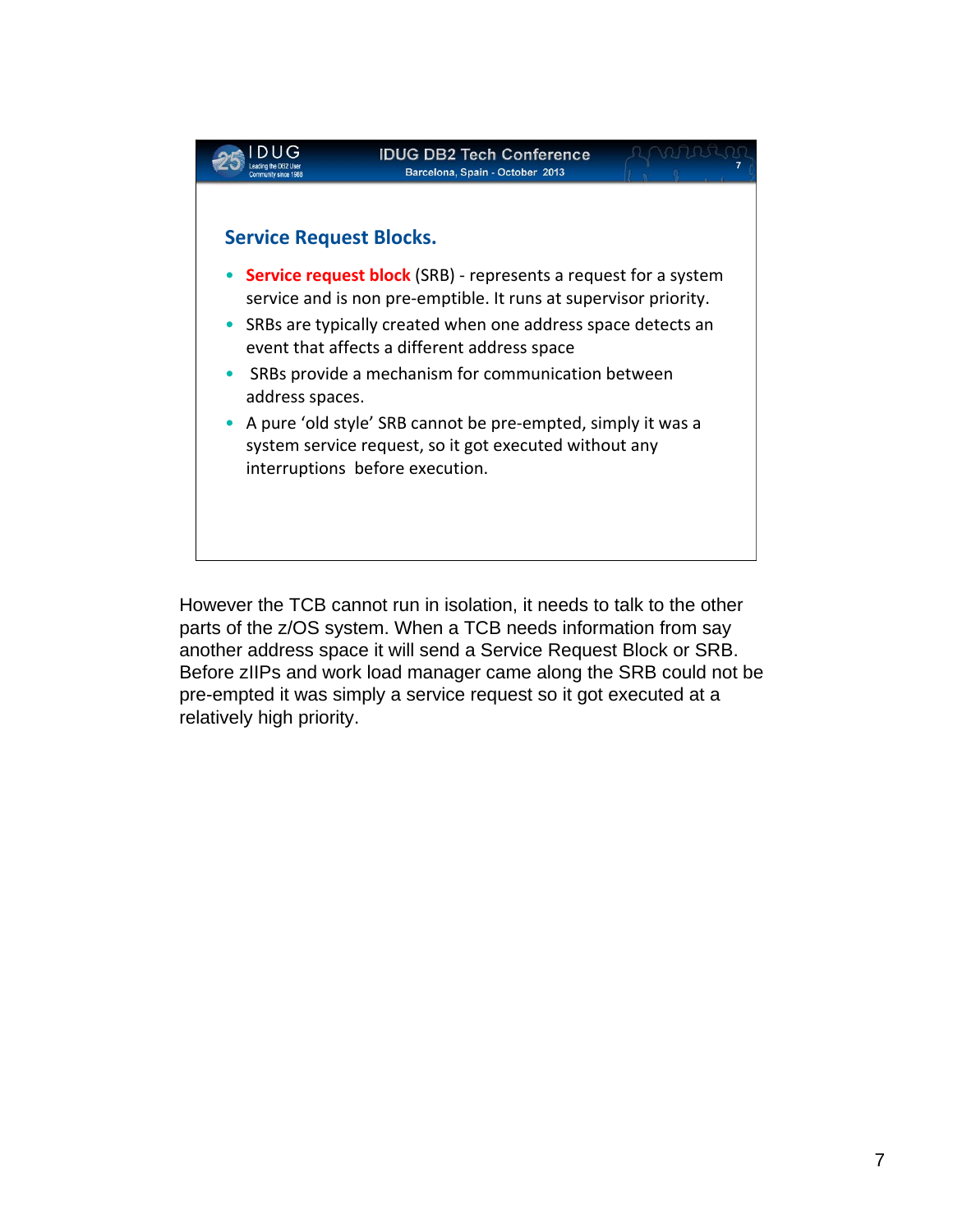

Now we have work load manager and zIIP processors so the old SRB was changed. The SRB can now be pre-empted and is run at a priority determined by the policies coded in WLM. The SRB is defined as an 'unit of work' or enclave. Now we have an SRB enclave so the work is now eligible to run on the zIIP processor.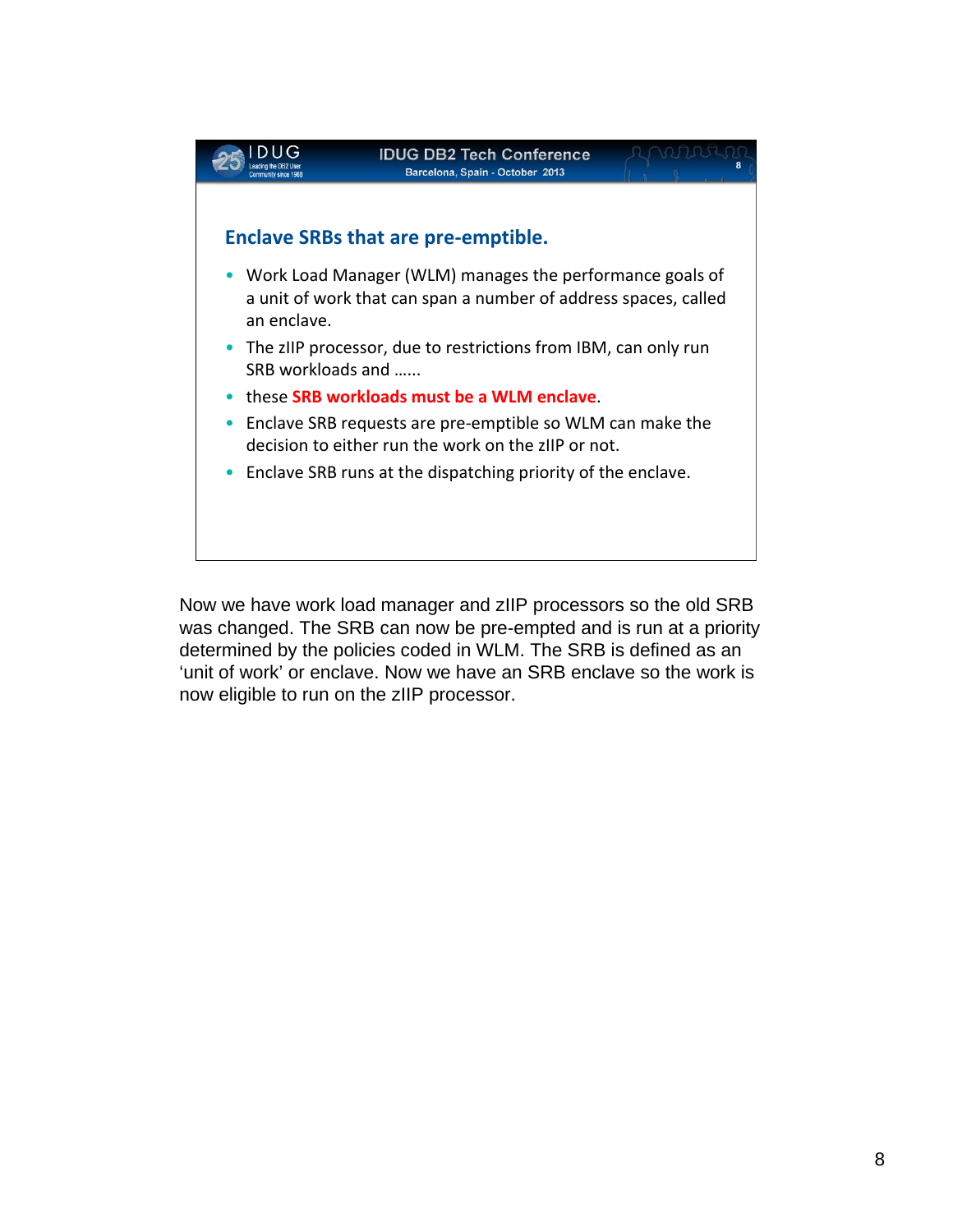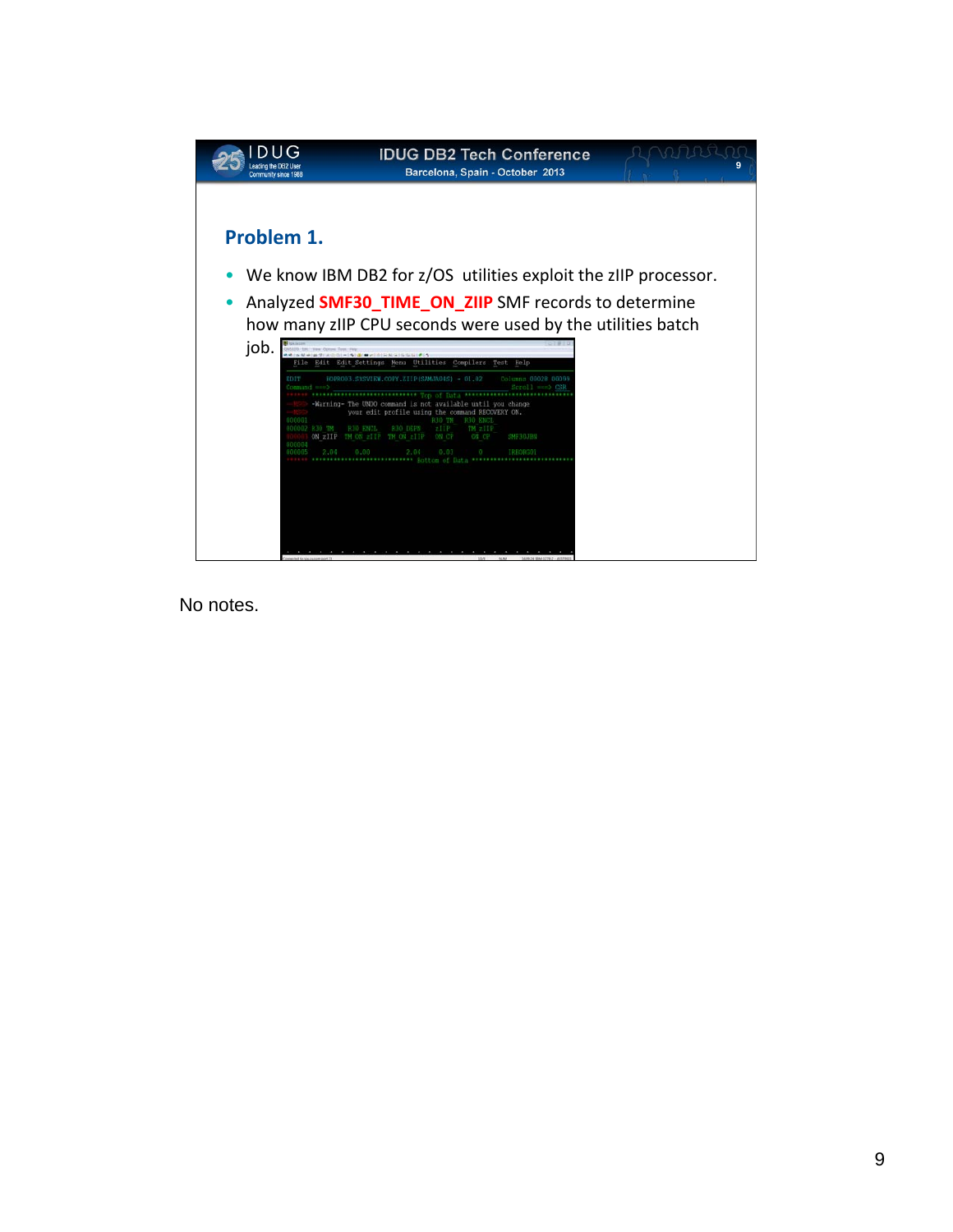

Initial findings indicated very low zIIP use, however we know from previous experience that IBM direct some of the DB2 for z/OS utilities workload to the DBM1 address space, and if this was the case the zIIP seconds would be recorded against the DBM1 address space.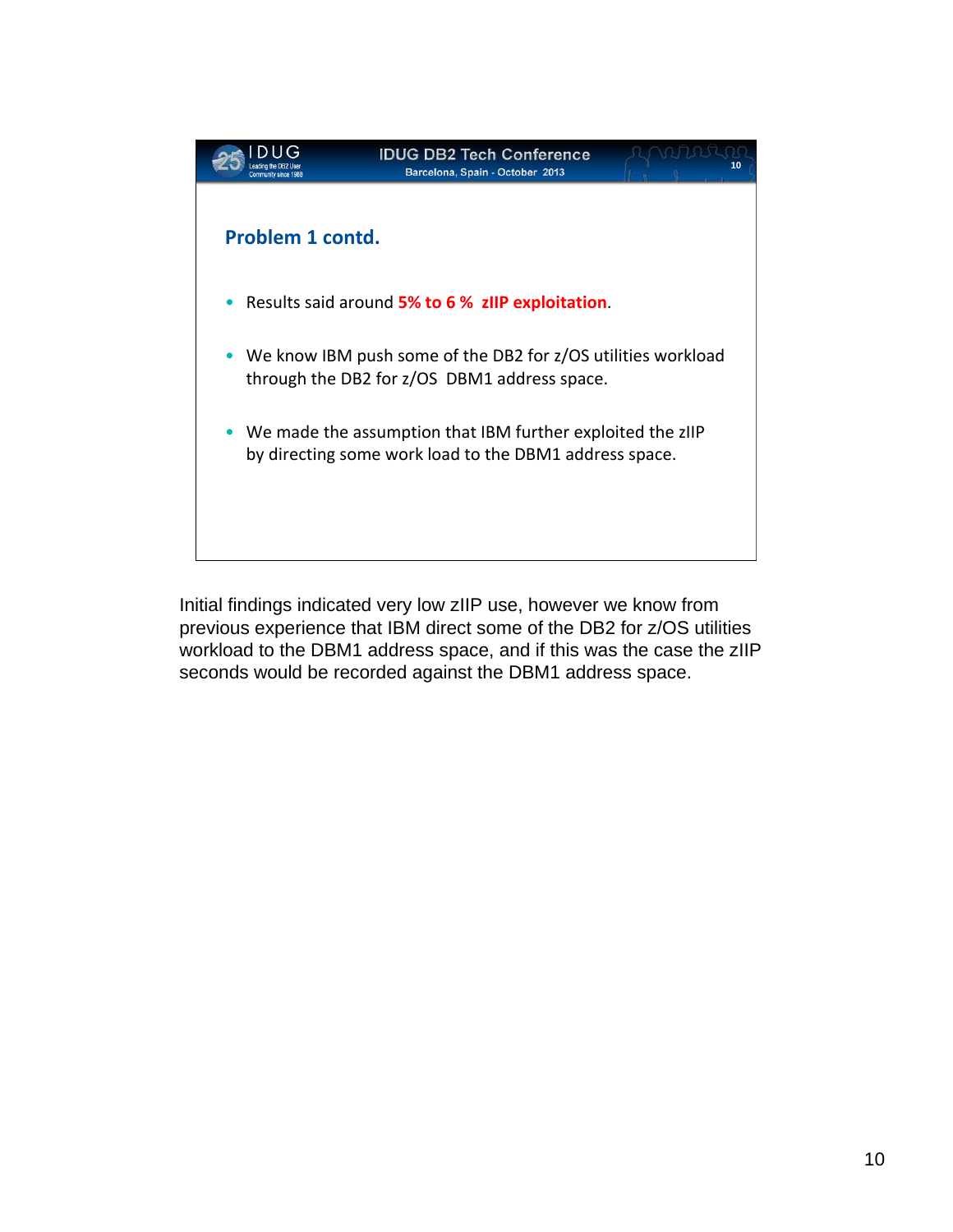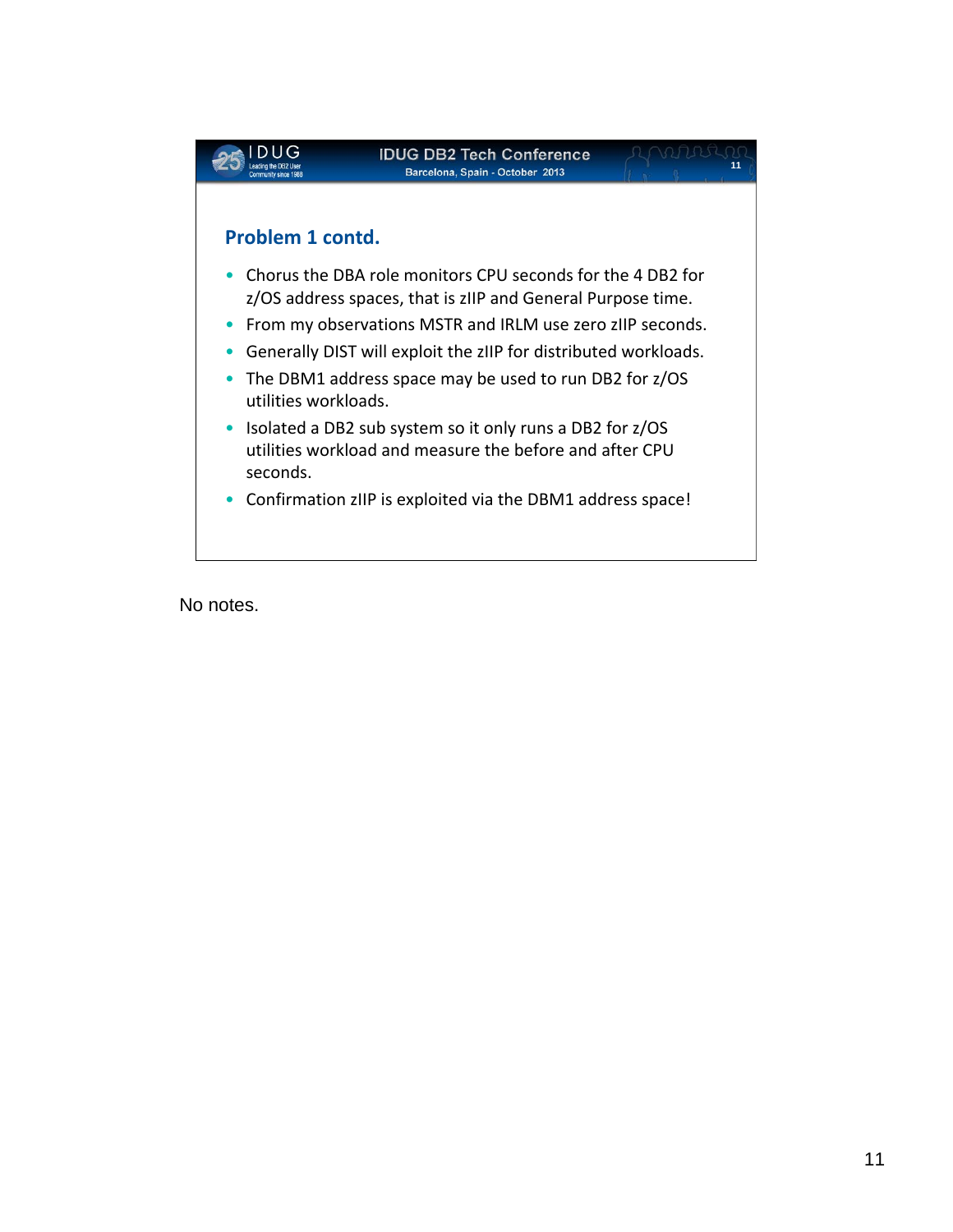| Community since 1988                                                      |                                                                   |                                                     | Barcelona, Spain - October 2013          |                                                        |                                                   |
|---------------------------------------------------------------------------|-------------------------------------------------------------------|-----------------------------------------------------|------------------------------------------|--------------------------------------------------------|---------------------------------------------------|
|                                                                           |                                                                   |                                                     |                                          |                                                        |                                                   |
| <b>N</b> Investigator - Moolla Firefox                                    |                                                                   | <b>Chorus DBA role displaying zIIP CPU seconds.</b> |                                          |                                                        | <b>California</b>                                 |
| To call career (000) Chance them (3) html Gr. 171212300000 pieces         |                                                                   |                                                     |                                          |                                                        |                                                   |
| EL CLEANED                                                                |                                                                   |                                                     |                                          |                                                        |                                                   |
| $\rightarrow$ 11<br>DBA for DB2                                           | DBA for DB2 >  > CA11 > D10B > Subsystem Performance >            |                                                     |                                          |                                                        | Actions                                           |
| Enter a baarch seyword                                                    | <b>System Statistics</b>                                          |                                                     | a                                        | O- Ffi-<br>a<br>٩<br>÷<br>٠                            | Enter a search terrent<br>$\circ$                 |
| <b>C</b> Policies<br>$A \cup B$ 448888<br><b>1 L. Data Sharing Groups</b> |                                                                   |                                                     |                                          |                                                        | Add to Topology Viewer<br><b>Show deta</b>        |
| . C Non-Data Sharing Subsystems<br>$ C1$ $C1$                             |                                                                   |                                                     |                                          |                                                        |                                                   |
| $A \cup D$ 108<br><b>DBM1-JS-TIMER</b>                                    |                                                                   | 000.00.11.981907                                    | <b>DBM1-SRB-TIMER</b>                    |                                                        | 000.00.09.041745                                  |
|                                                                           |                                                                   |                                                     | <b>DBM1-PRESRB-ZIIP</b>                  |                                                        | 000.00.34.080004                                  |
| <b>DBM1-PRESRB-TIMER</b>                                                  |                                                                   | 000.00.08.256744                                    |                                          |                                                        |                                                   |
| System Statistics                                                         | Selected 8 Rent Cear                                              |                                                     |                                          | Draplaying many items at Thu, Jun 13, 2013 05:37:32 PM |                                                   |
| Details for System Statistics - (QA8800, CA11, D1080                      |                                                                   |                                                     |                                          |                                                        |                                                   |
|                                                                           | General DB2 Addr Space Subays Sycs DB2 Cmds IPI State Latch State | <b>Stg Store</b><br><b>Remote Loca Logging</b>      | <b>205 Stats</b><br>50L Counts           | LOB XHL<br><b>Farallellom</b><br>List Prefetch         | Dan Fres Kow Acce<br><b><i>Soutine County</i></b> |
| MITRASS                                                                   | tion                                                              |                                                     | <b>MITRASCE</b>                          | sorratos                                               |                                                   |
| DOME JOB MARE                                                             | D100C641                                                          |                                                     | DOM: FOR                                 |                                                        | 2.321                                             |
| DEMILPOORT                                                                |                                                                   | 14.876                                              | <b>JAMILPOSIC</b>                        |                                                        | 2.012.814809                                      |
| DBM1-PROCESSOR-COUNT<br><b>CASHOON-FRANC</b>                              |                                                                   | 1,358,912                                           | DBM1-WORKING-SET-SIZE<br>DIREL PROC MAM! | DBIF1                                                  | 291.110                                           |
| DOME-JS-TIMER                                                             | 300.00.11.901901                                                  |                                                     | DOMY-SRS-TIMER                           | 000 00.00 04 1745                                      |                                                   |
| DOM: PRESED TAKER                                                         | 000.00.08.256744                                                  |                                                     | DBM1-PRESIDE-ZW                          | 000 01:54 00000                                        |                                                   |
| DEAL+MIL                                                                  | 8205                                                              |                                                     | DIMELASCE                                | <b>SOFTENIE</b>                                        |                                                   |
| <b>BERLYNAME</b><br>might @ 2013 CA. All rights heavened                  | <b>DARMER</b>                                                     |                                                     | <b>JELEL POW</b>                         |                                                        | <b>Richman</b>                                    |

This shows a screen shot from Chorus and the monitoring of the DBM1 address space:

**JS-Timer-** this the CPU seconds for the TCB of the DBM1 address space.

**SRB-Timer**- this is the accumulated SRB timer value for the address space **EXCLUDING ZIIP** time.

**PRESRB-Timer**- this is the amount of pre-emptible SRB time for the DBM1 address space **EXCLUDING ZIIP** time.

**PRESRB-zIIP-** this is the amount of pre-emptible SBB time run on the zIIP processor. On this DB2 sub system IBM DB2 utilities have been executed, this is why we see relatively large zIIP count of 34s compared to the other CPU values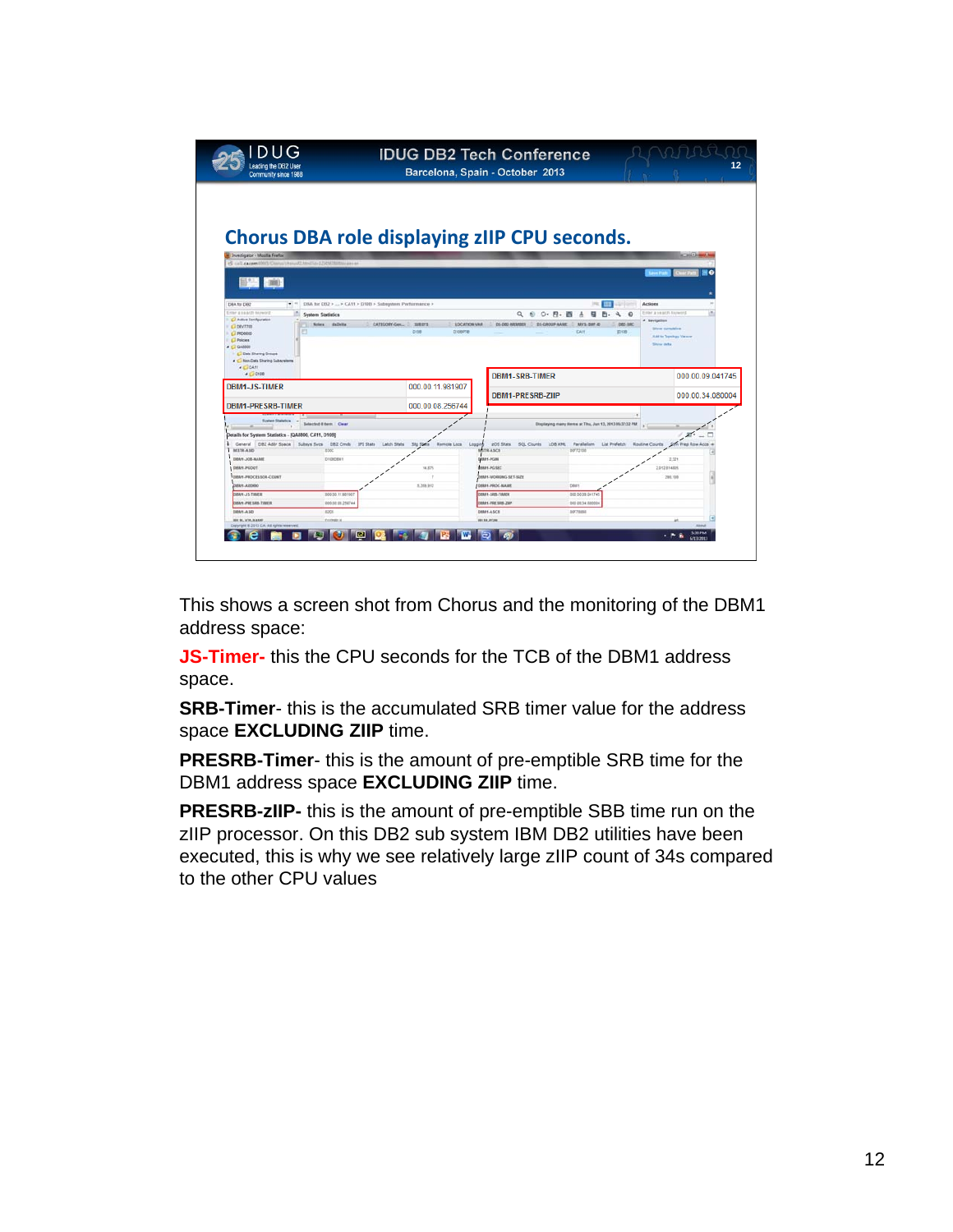| <b>DUG</b><br>Leading the DB2 User<br>Community since 1988                                        | <b>IDUG DB2 Tech Conference</b><br>Barcelona, Spain - October 2013 |                                  |            |                        |          |                              |  |
|---------------------------------------------------------------------------------------------------|--------------------------------------------------------------------|----------------------------------|------------|------------------------|----------|------------------------------|--|
|                                                                                                   |                                                                    |                                  |            |                        |          |                              |  |
|                                                                                                   |                                                                    |                                  |            |                        |          |                              |  |
|                                                                                                   |                                                                    |                                  |            |                        |          |                              |  |
| <b>Insight Provides the Data to Chorus</b>                                                        |                                                                    |                                  |            |                        |          |                              |  |
|                                                                                                   |                                                                    |                                  |            |                        |          |                              |  |
|                                                                                                   |                                                                    |                                  |            |                        |          | <b>D</b> D                   |  |
| View Options Tools (Help<br>● 解决 (地球   米安奇) →   米   西   東   米   奈   安   安   安   安   安   安   安   安 |                                                                    |                                  |            |                        |          |                              |  |
| Print Tools Help<br>Menu                                                                          |                                                                    | CA-Insight for DB2               |            | D10B CA11              |          | 09/09/13<br>08:38:11         |  |
|                                                                                                   |                                                                    | 99.9 SPO                         |            | D10BDC88               |          | HOPRO03                      |  |
|                                                                                                   |                                                                    |                                  |            |                        |          |                              |  |
|                                                                                                   |                                                                    |                                  |            |                        |          |                              |  |
| R/DSOSTATS                                                                                        |                                                                    | DSQ Subsystem Statistics - Accum |            |                        |          | Row 43-56/788                |  |
|                                                                                                   |                                                                    |                                  |            |                        |          | Accum                        |  |
| DBM1-PGIN                                                                                         |                                                                    | I                                | 00016      |                        | $\Omega$ |                              |  |
| DBM1-PGOUT                                                                                        |                                                                    | I                                | 00016      |                        | $\theta$ |                              |  |
| DBM1-PGSEC                                                                                        |                                                                    | Ð                                | 12 06      | 556113126              |          |                              |  |
| DBM1-PROCESSOR-COUNT                                                                              |                                                                    | I                                | 00016      |                        | 7        |                              |  |
| DBM1-WORKING-SET-SIZE                                                                             |                                                                    | I                                | 00016      | 255280                 |          |                              |  |
| DBM1-ADDRIO                                                                                       |                                                                    | I                                | 00016      | 2199308                |          |                              |  |
| DBM1-PROC-NAME                                                                                    |                                                                    | Ċ                                | 00004 DBM1 |                        |          |                              |  |
| DBM1-JS-TIMER                                                                                     |                                                                    | Ε                                |            | 00016 000.00.05.561238 |          |                              |  |
| DBM1-SRB-TIMER                                                                                    |                                                                    | E                                |            | 00016 000.00.04.397032 |          |                              |  |
| DBM1-PRESRB-TIMER                                                                                 |                                                                    | E                                |            | 00016 000.00.04.015160 |          |                              |  |
| DBM1-PRESRB-ZIIP                                                                                  |                                                                    | Ε                                |            | 00016 000.00.09.848518 |          |                              |  |
| DBM1-ASID                                                                                         |                                                                    | C                                | 00004 0031 |                        |          |                              |  |
| DBM1-ASCB                                                                                         |                                                                    | C                                |            | 00008 00FA7600         |          |                              |  |
| IRLM-JOB-NAME                                                                                     |                                                                    | Ċ                                |            | 00008 D10BIRLM         |          |                              |  |
| Command ===>                                                                                      |                                                                    |                                  |            |                        |          |                              |  |
| F1=Help                                                                                           | 2=Split                                                            | $3 =$ End                        |            |                        |          |                              |  |
| $F7 = Up$                                                                                         | $8 =$ Down                                                         | $9 = Swap$                       | $10$ =Left | 11=Right               |          | 12=Return                    |  |
| onnected to tpicca.com port 23                                                                    |                                                                    |                                  |            | 22/15<br>NUM           |          | 143821 IBM-3278-2 - A55T6108 |  |
|                                                                                                   |                                                                    |                                  |            |                        |          |                              |  |

Screen shot showing raw Insight data in a 3270 display.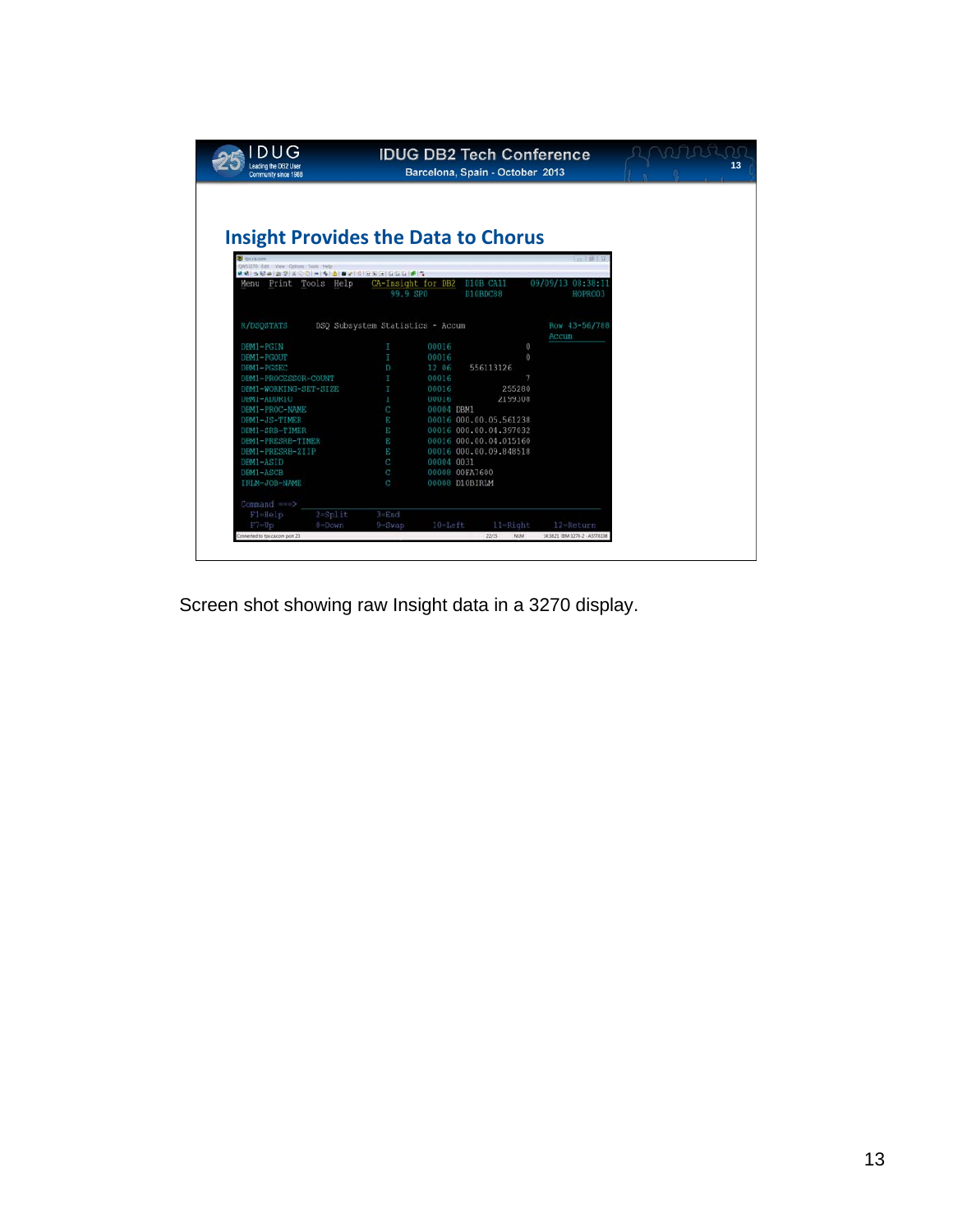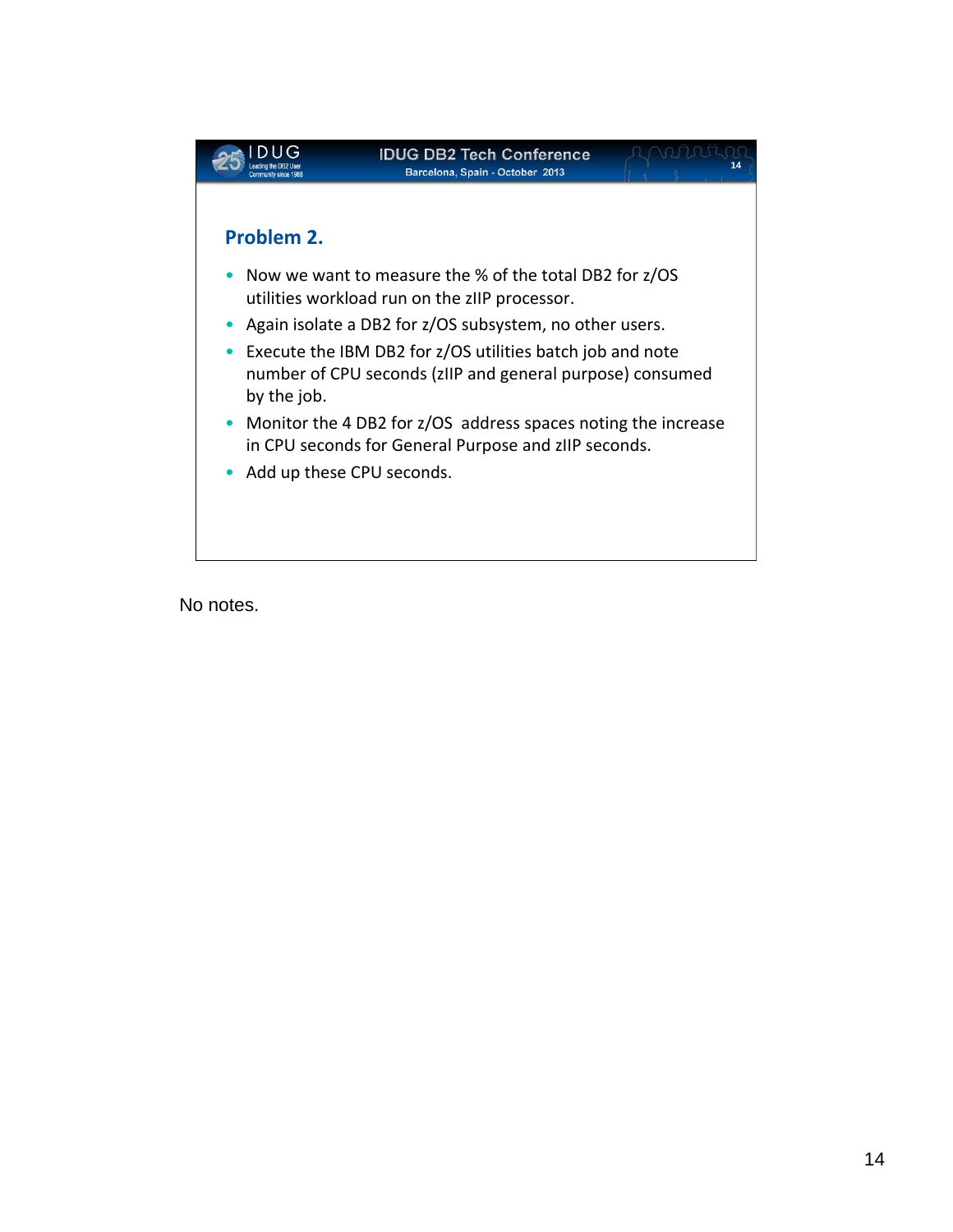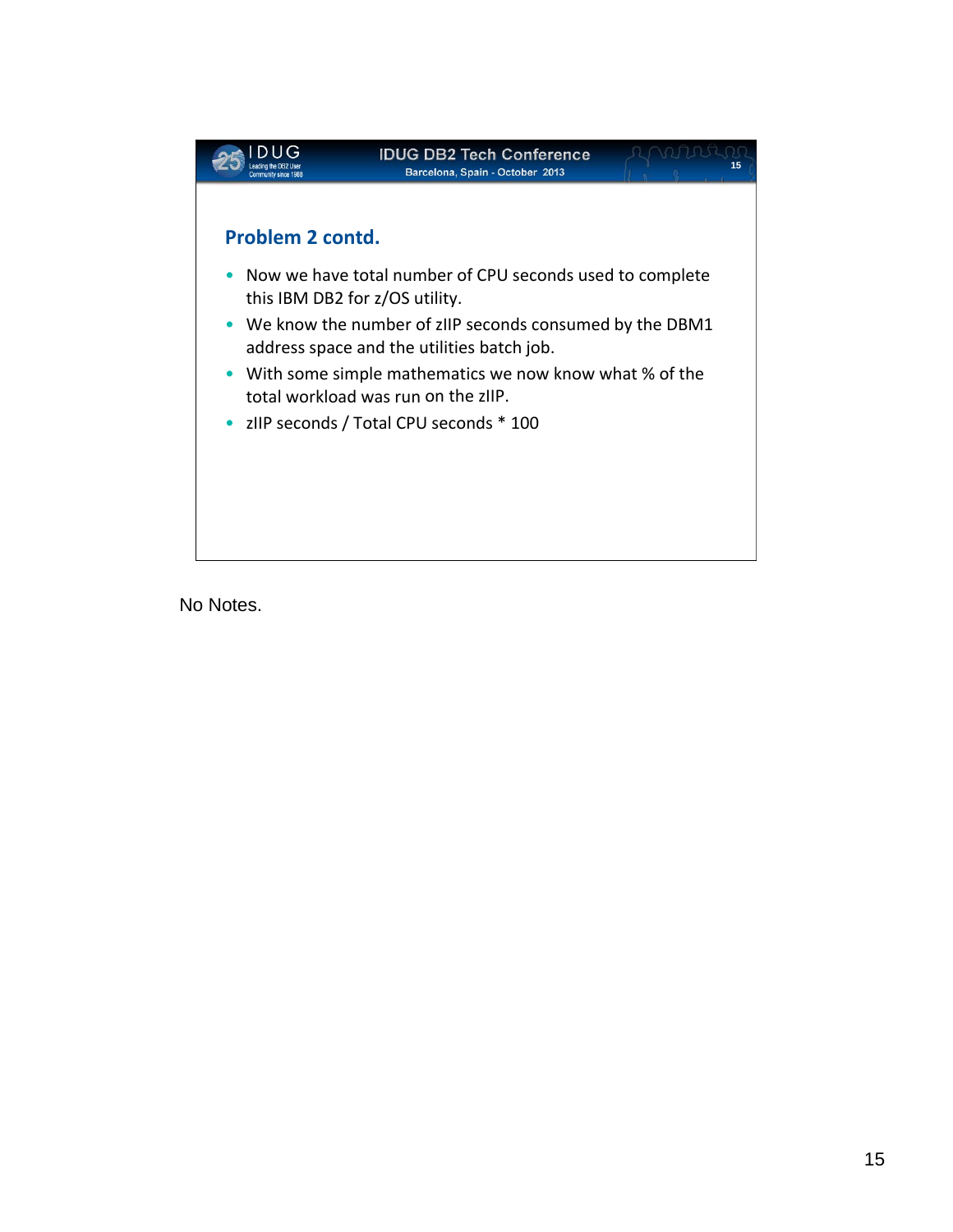

Did some very basic tests and these are the results BUT use of zIIP is very much dependent on data structure, results are by no means conclusive but a guide or ball park figure. Maybe next year I will propose a presentation on data structures that make extensive use of the zIIP?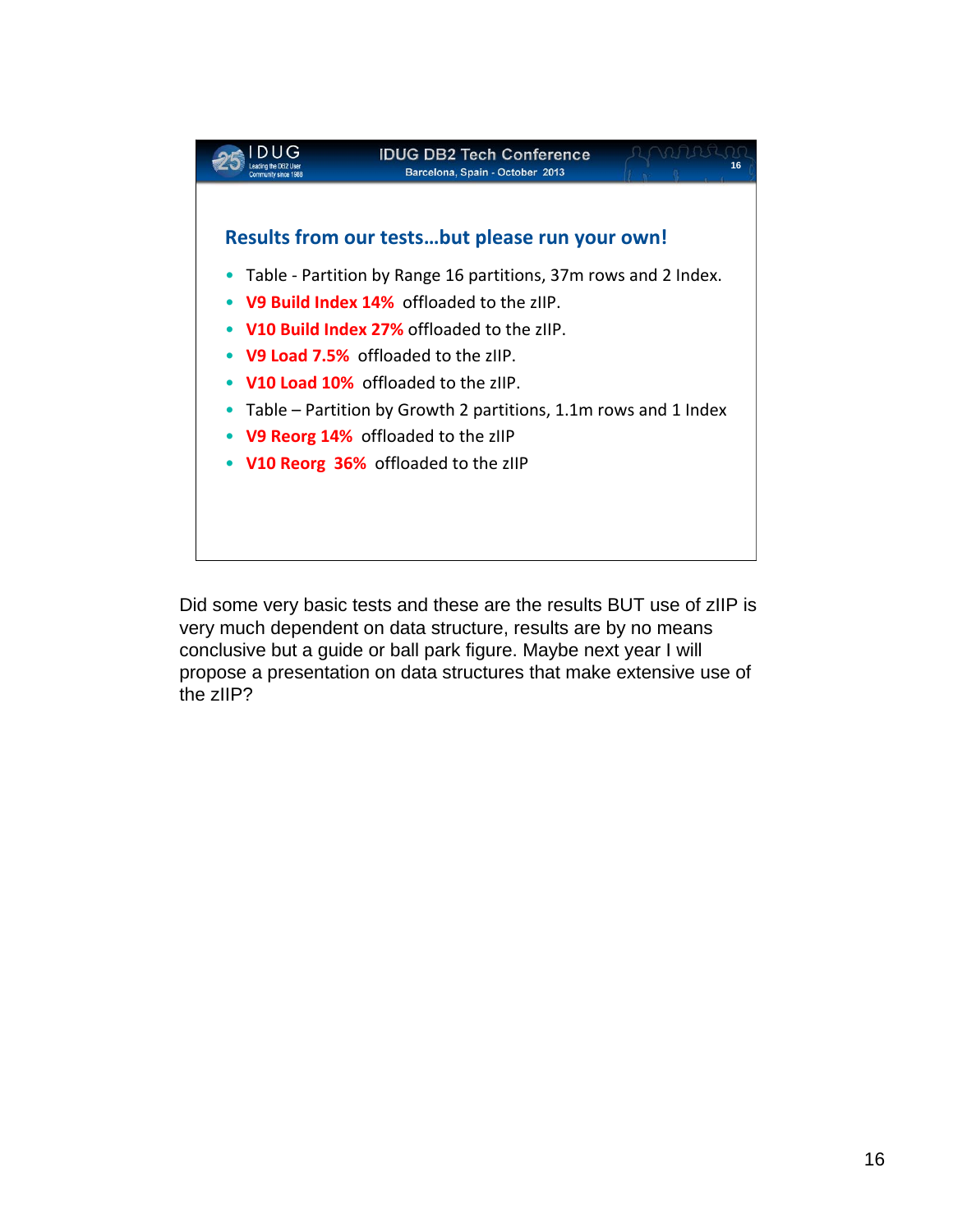

The web interface to Chorus is provided by a JBOSS Server running under z/OS. The JBOSS server accesses the DB2 performance data via a virtual database Teiid, this allows data to be retrieved with standard SQL statements. CA's DB2 for z/OS tools provides the actual data to be displayed in the UI, for example Insight provides the CPU data we required.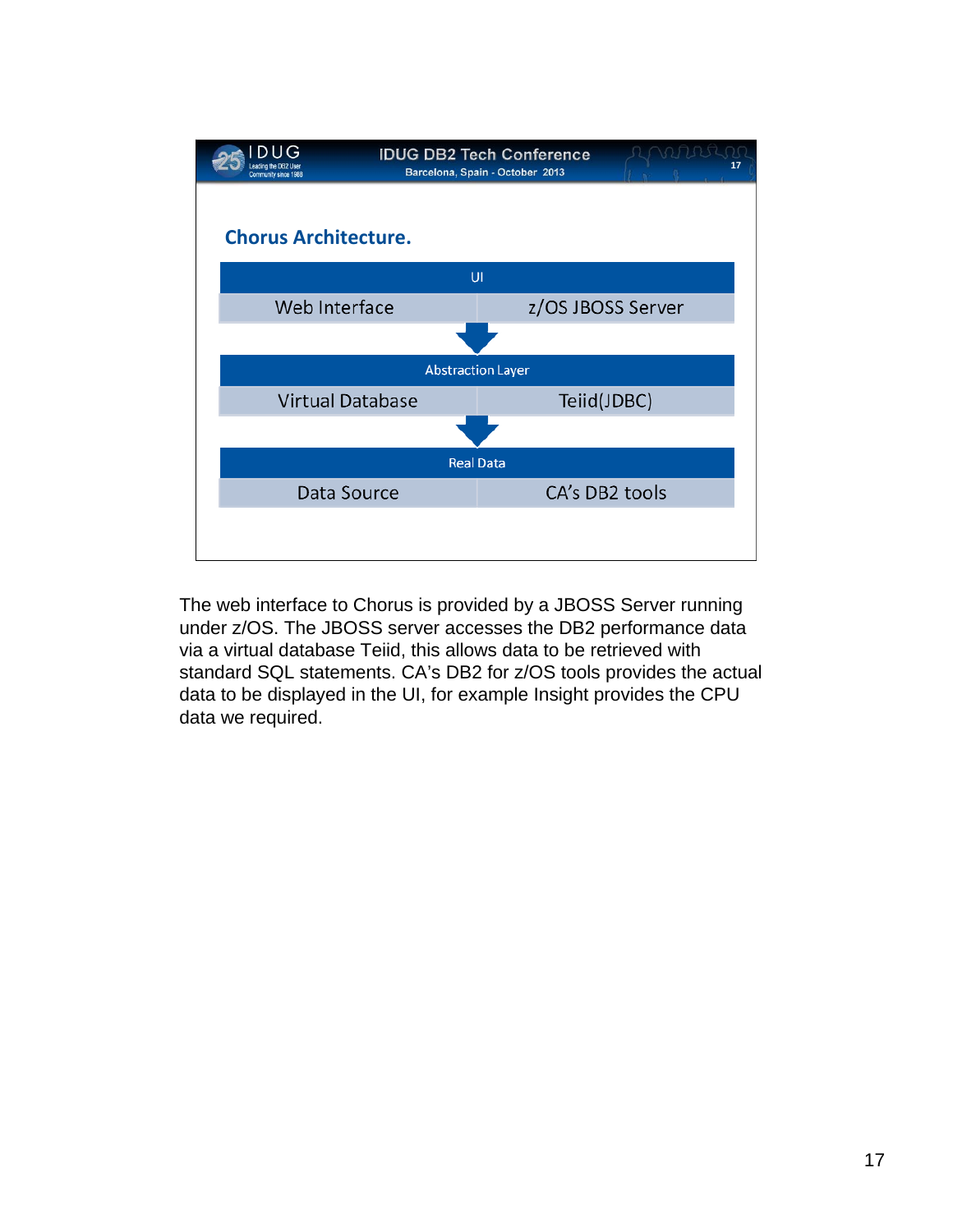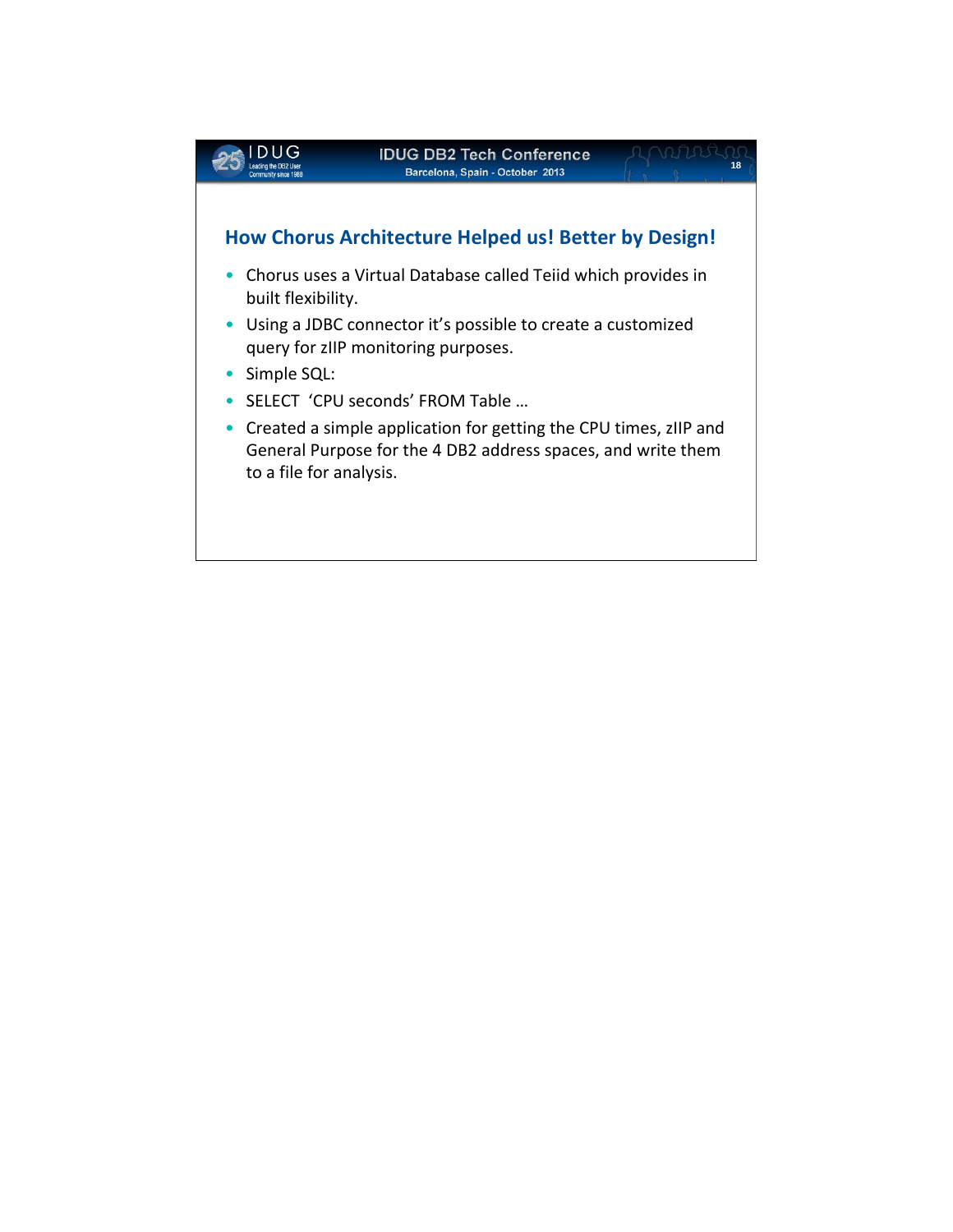

Its not a straight forward job to measure your zIIP use for DB2 for z/OS workloads, so I suggest we implement a zIIP dashboard so at a glance zIIP use is displayed. Generally it would be good to demystify zIIP use and measurement.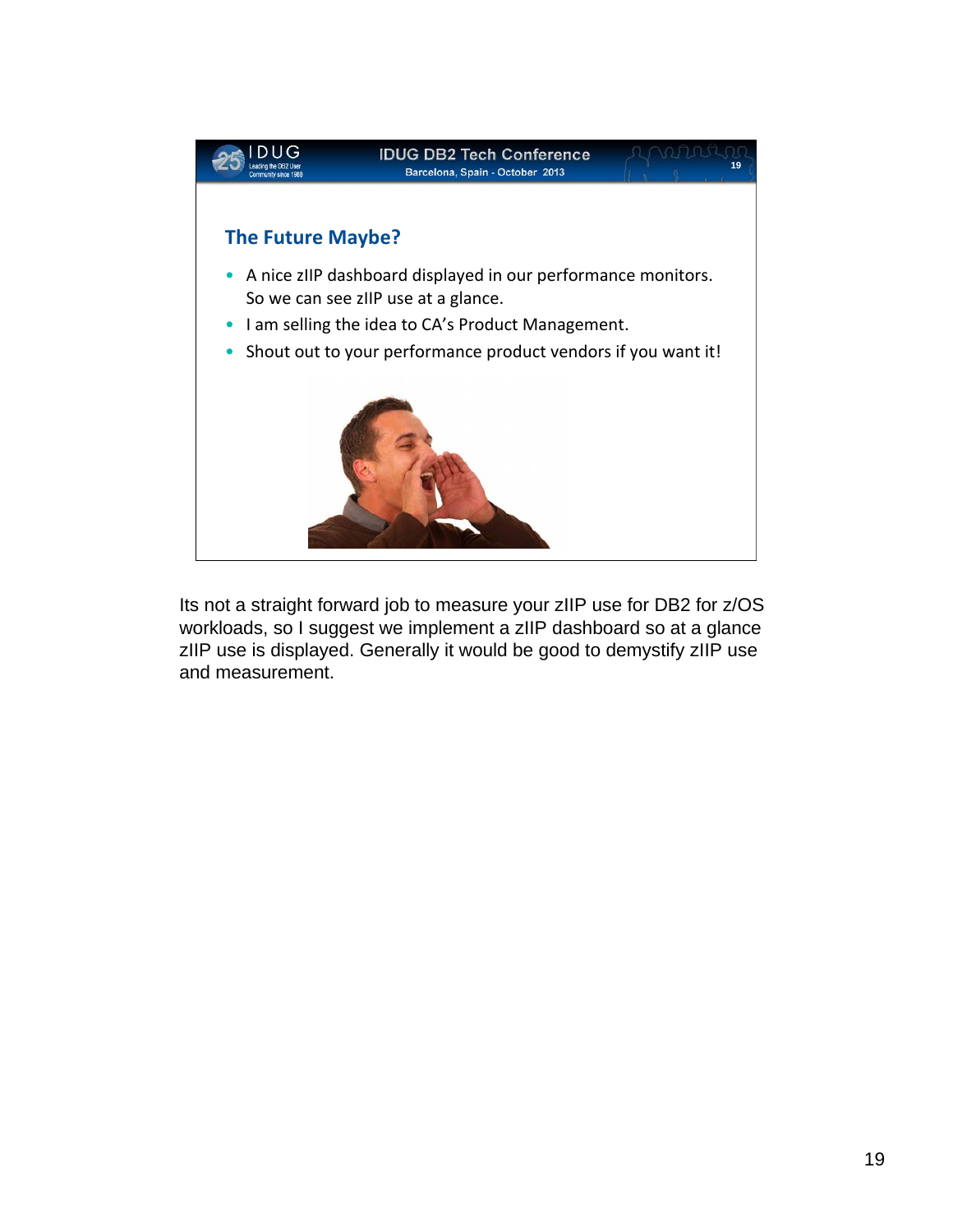

The main users of zIIP will be the DBM1 and DSIT address spaces.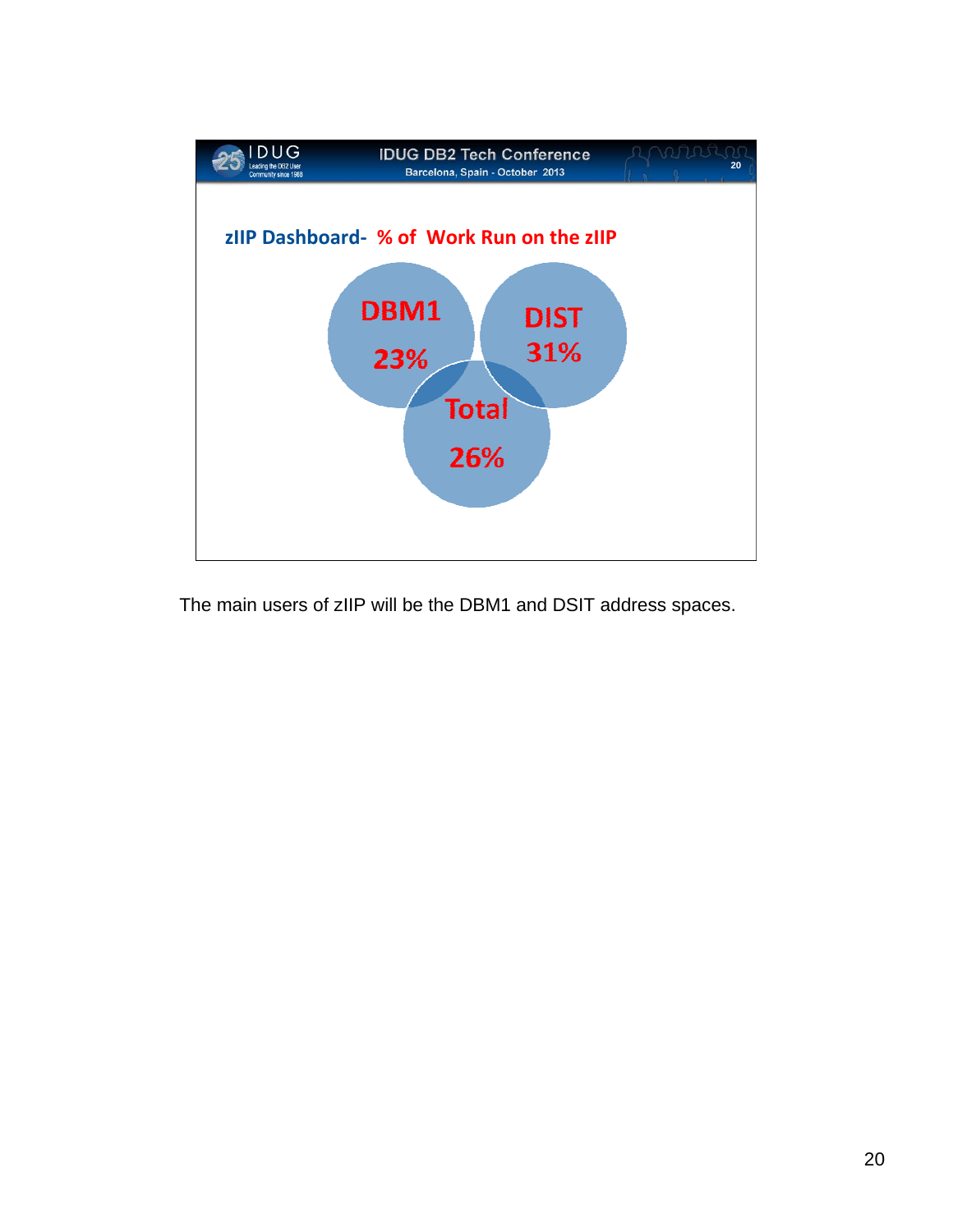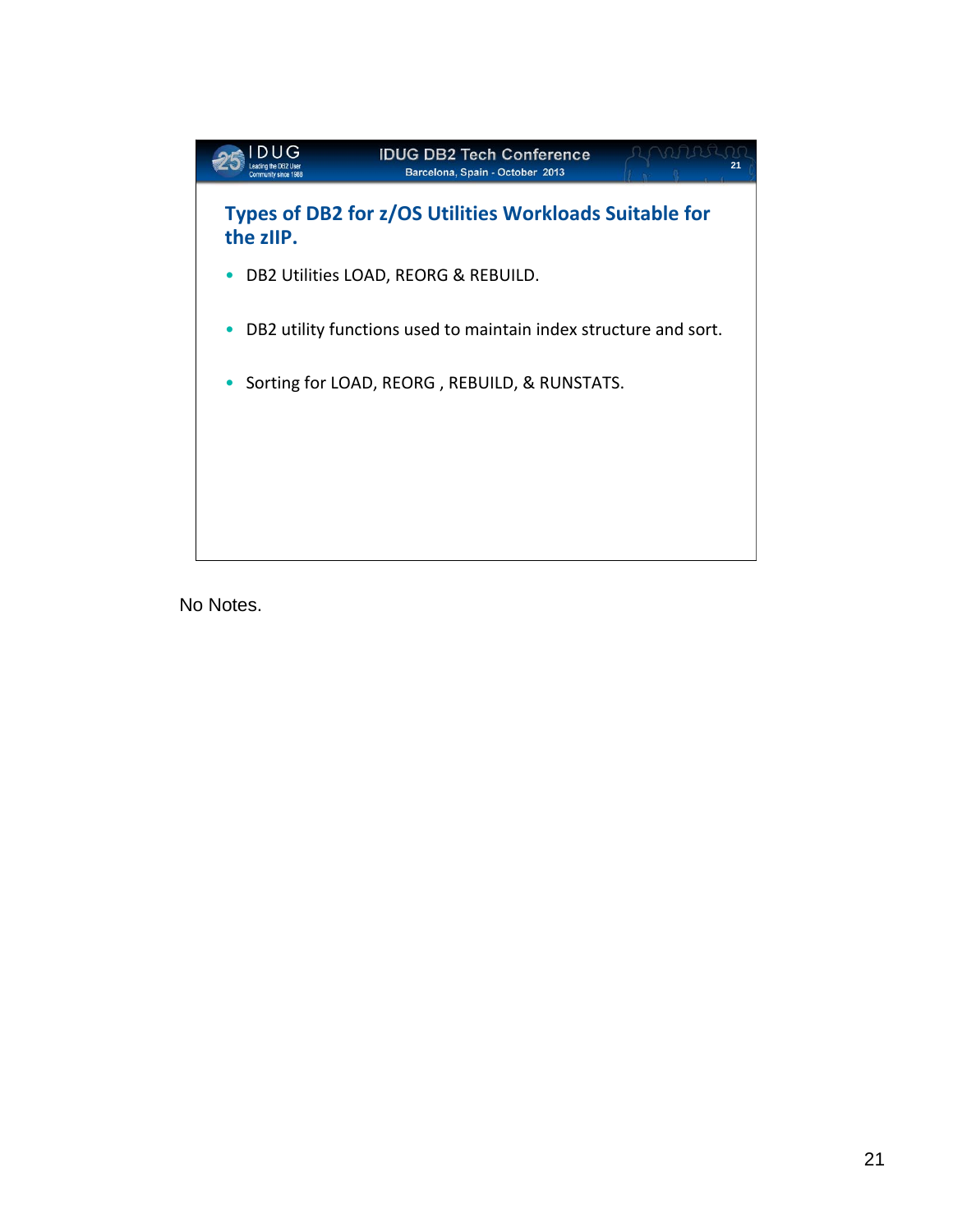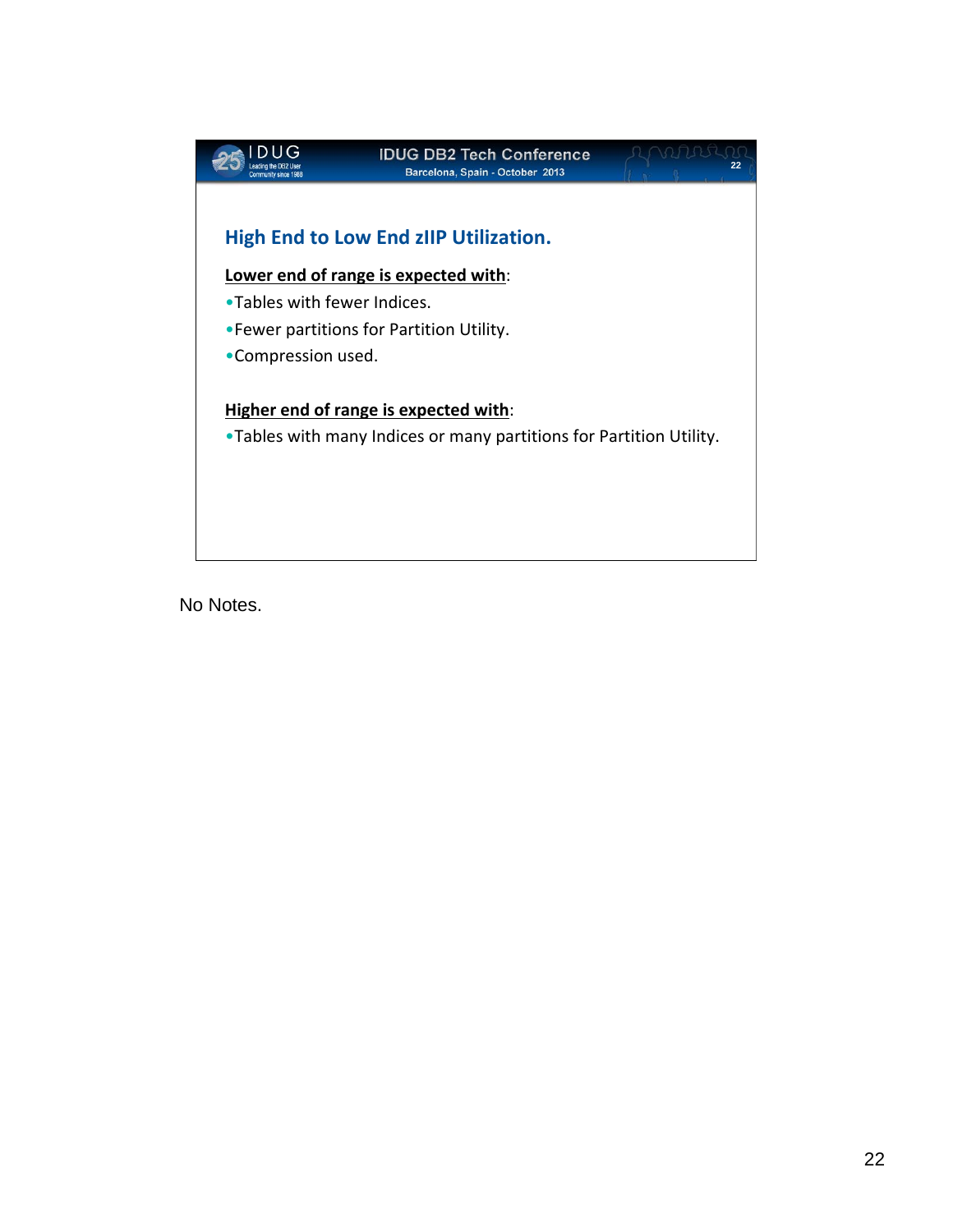

Over loaded zIIP processors are a situation to be avoided, because you lose the opportunity to use MIPS at \$200 and are paying maybe \$3,400. And you paid on over head to send the work to the zIIP then sent it right back. Spare capacity on zIIP may not be a wasted resource if it avoids zIIP eligible work being run on a general processor.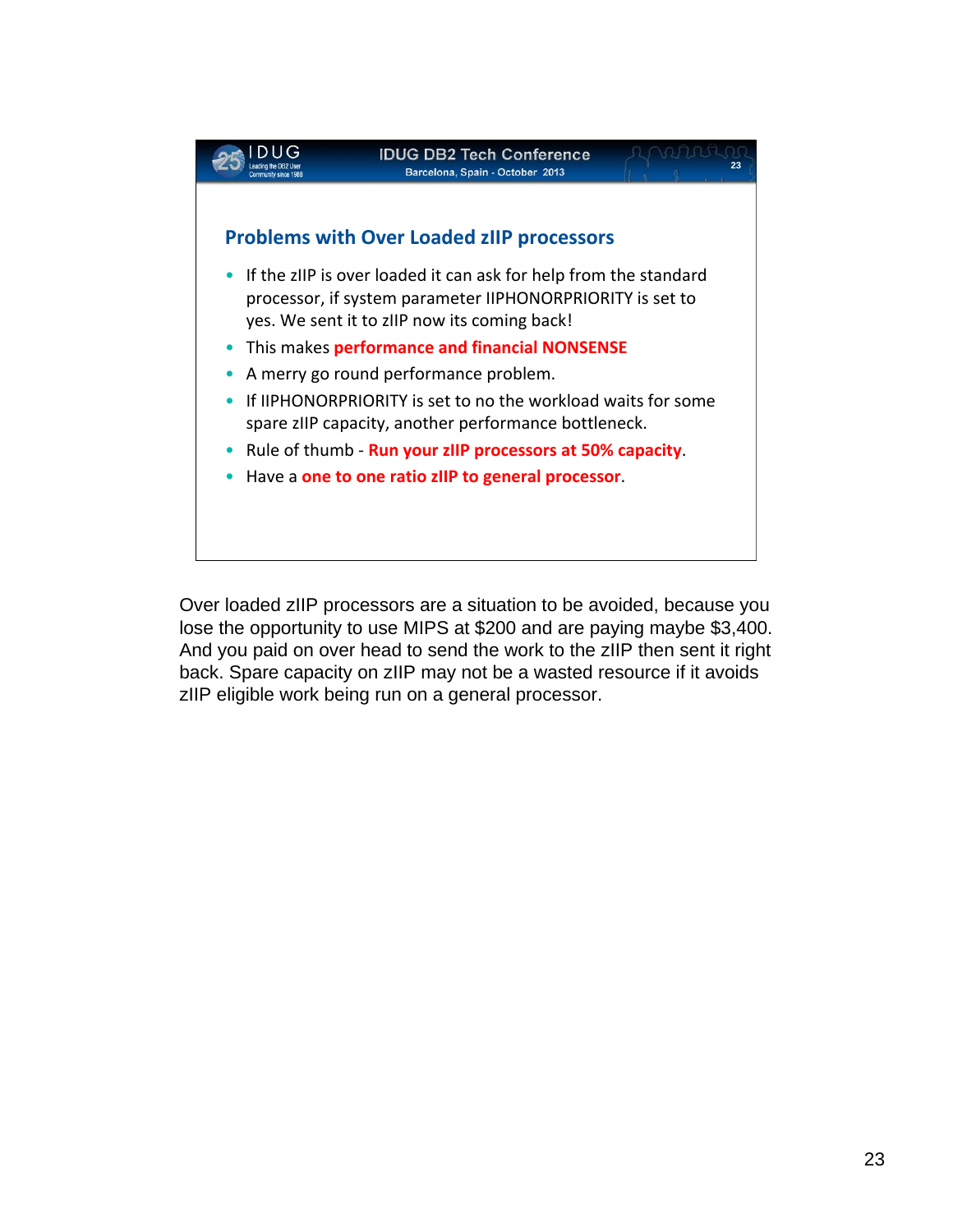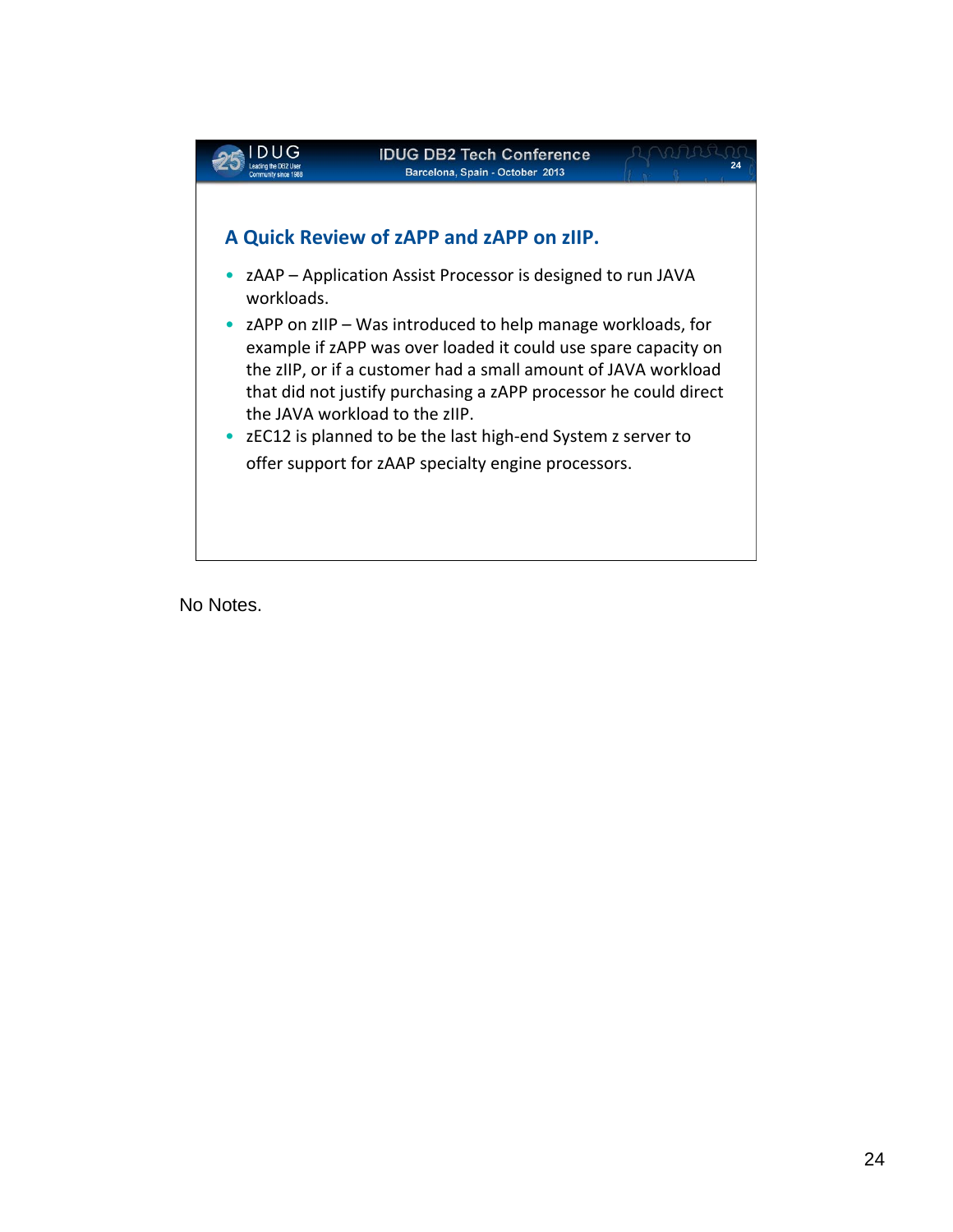